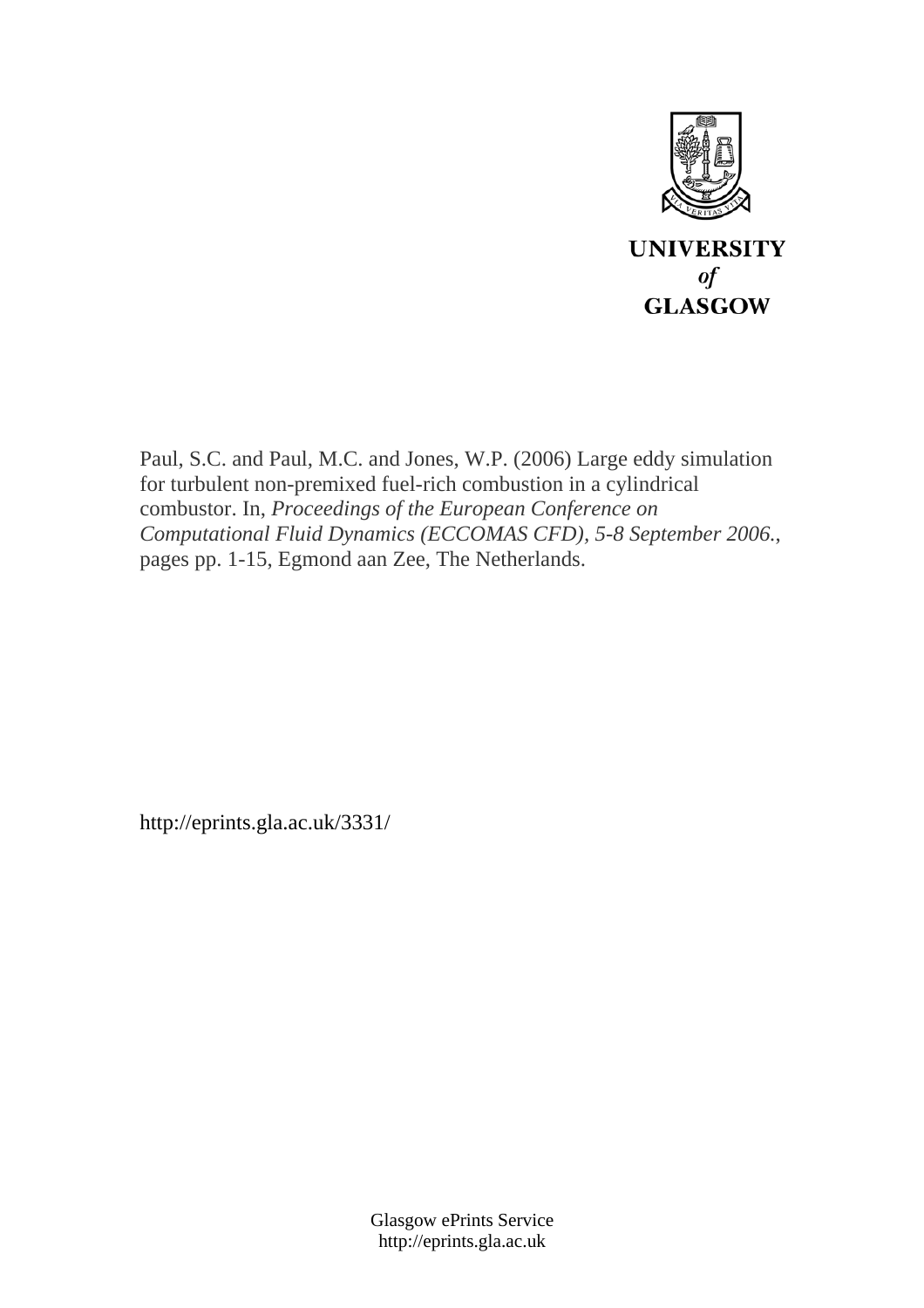# **LARGE EDDY SIMULATION FOR TURBULENT COMBUSTION IN A CYLINDRICAL COMBUSTOR**

**Sreebash C. Paul**∗**, Manosh C. Paul**† **and William P. Jones**‡

<sup>∗</sup>,†Department of Mechanical Engineering, University of Glasgow, Glasgow G12 8QQ, UK e-mail: m.paul@mech.gla.ac.uk web page: http://www.mech.gla.ac.uk/ ‡Department of Mechanical Engineering, Imperial College London, Exhibition Road, London SW7 2AZ, UK e-mail: w.jones@imperial.ac.uk

**Key words:** Large Eddy Simulation, Turbulent Flow, Combustion, Beta Probability Density Function, Subgrid Scale Stress

**Abstract.** *In this work we investigate turbulent non-premixed combustion, including species concentrations and temperature, in a model of 3D cylindrical combustor. Gaseous* propane  $(C_3H_8)$  and preheated air with temperature of  $773K$  are injected through the com*bustor inlet. A Large Eddy Simulation (LES) technique is applied to solve the governing equations of motion while the filtered values of species mass fraction, temperature and density, which are functions of the mixture fraction, are determined by integration over a beta Probability Density Function (*β*-PDF). In LES a spatial filter is used to the governing equations to separate the large scale eddies from the small scale eddies. The large scale eddies which carry most of the turbulent energy are resolved explicitly while the small scale eddies are modelled. The computational results are compared with those of the experimental investigation where a good agreement is achieved.*

#### **1 INTRODUCTION**

Turbulent combustion occurs in nature and most engineering applications. Understanding of turbulent combustion process is essential for efficient design of many engineering devices such as gas turbines, internal combustions (IC) engines, furnaces etc. Moreover, the number of combustion system used in transformation and transportation industries is rapidly growing and as a result a huge amount of combustion products such as  $NO_x$ ,  $CO$ and unburned hydrocarbons are produced everyday, which are harmful to human heath and a great threat to the global environment. The accurate control and prediction of turbulent flames and an increment of the performance of combustion efficiency, therefore, appear to be a hot and essential topic in engineering.

Combustion remains one of the most complicated phenomena to describe and simulate using numerical tools, mainly because of a practical combustion process is usually associ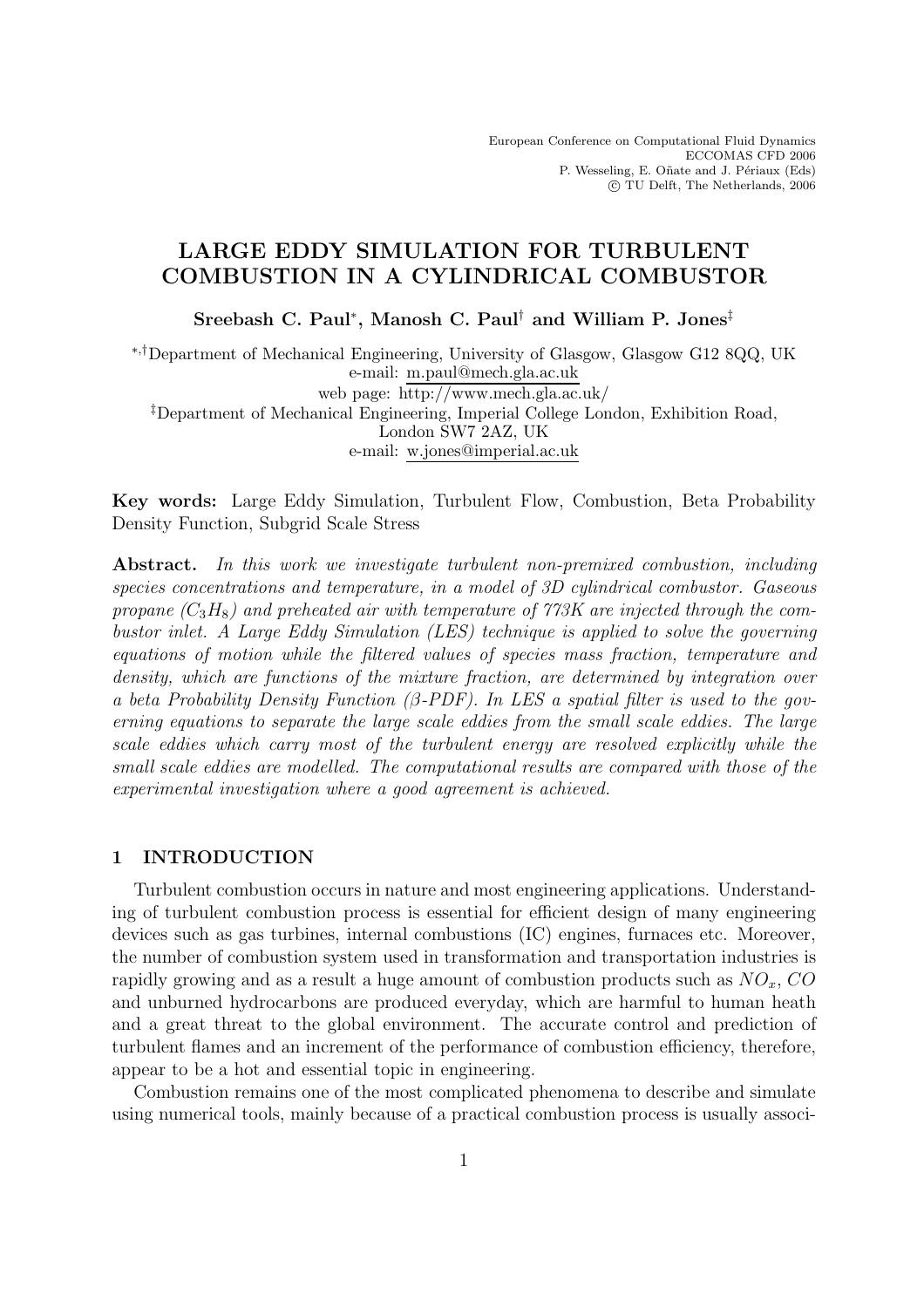ated with the turbulent flows. The multi-scale character of turbulence makes simulation of such flows a difficult task. In order to account for the full nonlinear multi-scale effect of turbulence in a combustion process, the governing equations must be solved resolving the micro-scale, known as *Kolmogrov scale*, eddies. However, to date this is not a possible task for flows on that technical scale. Thus, depending on the scale of interest, different techniques with different modelling approaches exist in the literature. Large Eddy Simulation (LES) technique is one of them and has recently been shown to be a promising approach for computation of turbulent flows, because of its clear means of overcoming some of the deficiencies which appear in other available approaches such as Reynolds Averaged Navier Stokes (RANS) and Direct Numerical Simulation (DNS) which are restricted to low Reynolds number flows. The chemical reactions that control combustion, however, occur at the smallest scales of the flow and can almost never be fully resolved. As such, modelling approaches are needed in order to predict accurately the chemical behaviour of reacting flows.

In the RANS technique, the governing equations of motion are averaged first with time, which produces unknown stresses, named as Reynolds stresses since the early work done by Reynolds<sup>1</sup>, which are modelled. But in LES technique, a filtering approach is usually used to the governing equations in order to filter out the subgrid scale (sgs) motions from the large scale. The filtering is typically taken over the control volume of a numerical simulation with a suitably defined filter function.

Furthermore, a considerable research has been carried out by  $Smagorinsky<sup>2</sup>$  and Lilly<sup>3</sup> on an assumption made for the SGS Reynolds stresses. Their ideas were further developed by Deardorff<sup>4</sup> in the area of engineering applications, who simulated the plane Poiseuille flow (channel flow). Since then, LES has been developed and applied to a number of increasingly complex problems by a large number of researchers, such as LES of turbulent confined coannular jets by Akselvoll and Moin<sup>5</sup>, LES of a plane jet in a cross-flow by Jones and Wille<sup>6</sup>, and LES of a round jet in a crossflow by Yuan *et al*<sup>7</sup>. Number of recent papers have also demonstrated the power of LES method to the flows of turbulent combustion, such as a LES scheme for turbulent reacting flows by Gao and O'Brien $^8$ , LES of a nonpremixed reacting jet by DesJardin and Frankel<sup>9</sup>, LES of a turbulent nonpremixed flame by Branley and Jones <sup>10</sup>, and LES of a model gas turbine combustor by di Mare *et al*<sup>11</sup>.

In this study we investigate turbulent non-premixed combustion, including species concentrations and temperature, in a model cylindrical combustor using LES. Gaseous propane  $(C_3H_8)$  is injected through a circular nozzle of an internal diameter of 2mm at the centre of the combustor inlet while the preheated air with an averaged velocity of 0.96 $ms^{-1}$  and temperature of 773K is supplied through the circular inlet of 115 $mm$ internal diameter into the  $1m$  long combustion chamber. The overall equivalence ratio is 1.67 so that burning occurs in a fuel-rich nonpremixed combustion mode. The average fuel velocity of  $30ms^{-1}$  at the inlet corresponds to a Reynolds number of 13,000 is used in the computation. A schematic of the cylindrical combustor with computational domain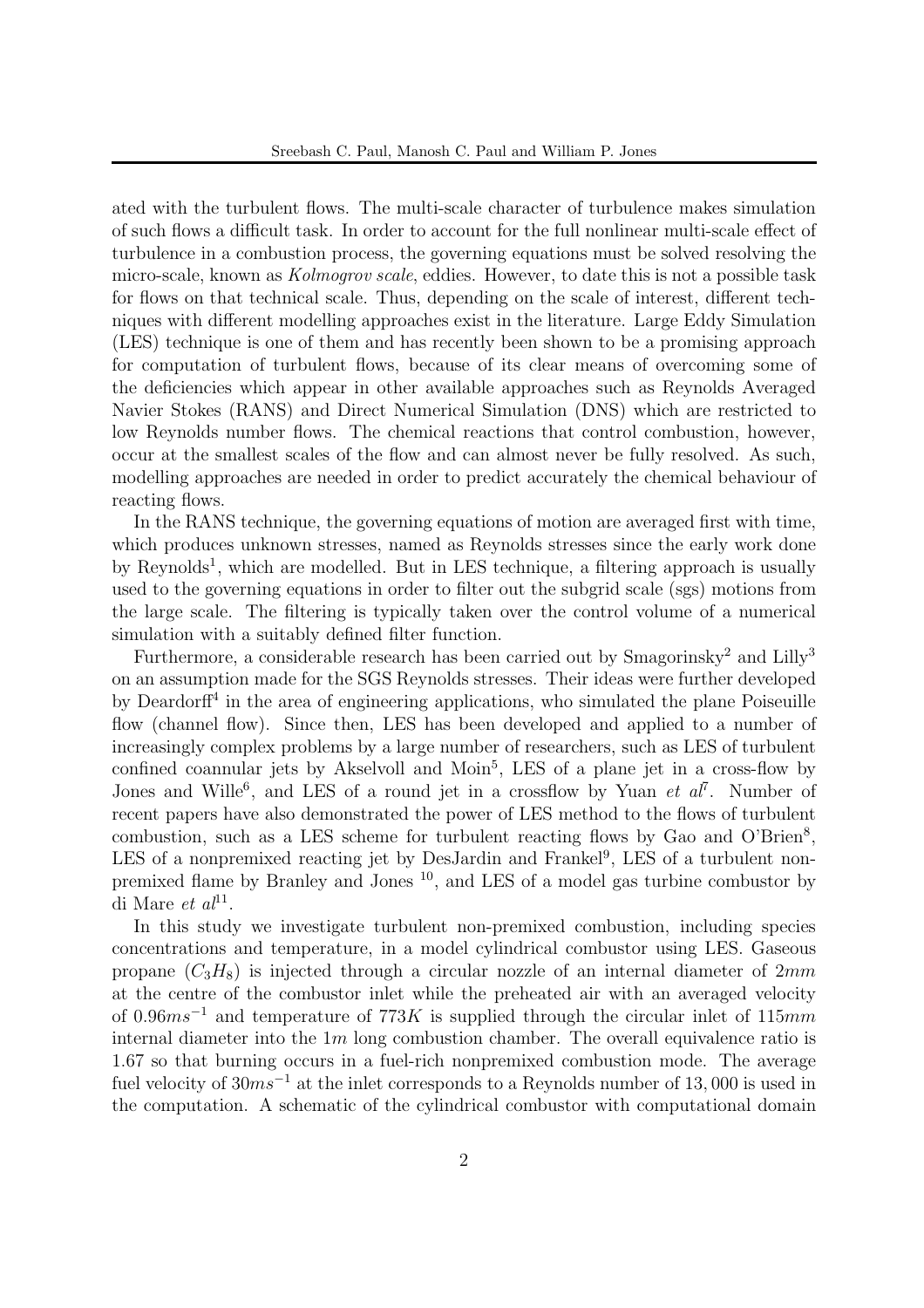

Figure 1: A schematic of the cylindrical combustor with computational domain.

is shown in Figure 1. The present computational results are compared with those of the experimental investigation performed by Nishida and Mukohara<sup>12</sup>.

# **2 GOVERNING EQUATIONS**

In large eddy simulation, the spatial filtering operation is used to separate the large scale (resolved scale) flow field from the small scale (sub-grid scale). If  $f(x_i, t)$  is a generic instantaneous variable at a location,  $x_i = (x, y, z)$ , the corresponding filtered (resolved) variable, known as resolvable component of  $f(x_j, t)$ , denoted by  $\bar{f}(x_j, t)$ , is defined as the convolution of  $f(x_i, t)$  with a filter function G by Leonard<sup>13</sup>, according to

$$
\bar{f}(x_j, t) = \int_D f(x'_j, t) G(x_j - x'_j, \Delta(x_j)) dx'_j,
$$
\n(1)

where D is the entire domain;  $\Delta(x_i) = (\Delta x \Delta y \Delta z)^{1/3}$  is the filter width which is generally the mesh size in LES; and  $G$  is the suitably defined filter function which must satisfy the normalization condition,

$$
\int_{D} G(x_{j} - x'_{j}, \Delta(x_{j})) dx'_{j} = 1.
$$
\n(2)

It is important to note that this filter function determines the size and structure of the small eddies. Various distributions of the filter function are available in the literature, for example, see Leonard<sup>13</sup>, Germano<sup>14</sup>, and Ghosal and Moin<sup>15</sup>. In our simulation we have used the "top hat" filter suggested by  $Germano<sup>14</sup>$  as

$$
G[x_j - x'_j, \Delta(x_j)] = \begin{cases} \frac{1}{\Delta(x_j)} & \text{if} \quad |x_j - x'_j| \le \frac{\Delta(x_j)}{2} \\ 0 & \text{otherwise} \end{cases}
$$
(3)

For the flow with large density variations, like in combustion, it is essential to introduce another filtering approach, namely the Favre-Filter or Favre average (also known as the density weighted filter) by Favre<sup>16</sup>. In the Favre averaging all fluid mechanical quantities except the pressure are mass averaged. The Favre-Filter function is denoted by  $f$  and defined as

$$
\tilde{f} = \frac{\overline{\rho f}}{\overline{\rho}}.\tag{4}
$$

This Favre-Filtering approach has been used extensively in LES studies of compressible turbulence<sup>17,18</sup> and reacting flows<sup>10,11,19,20</sup>.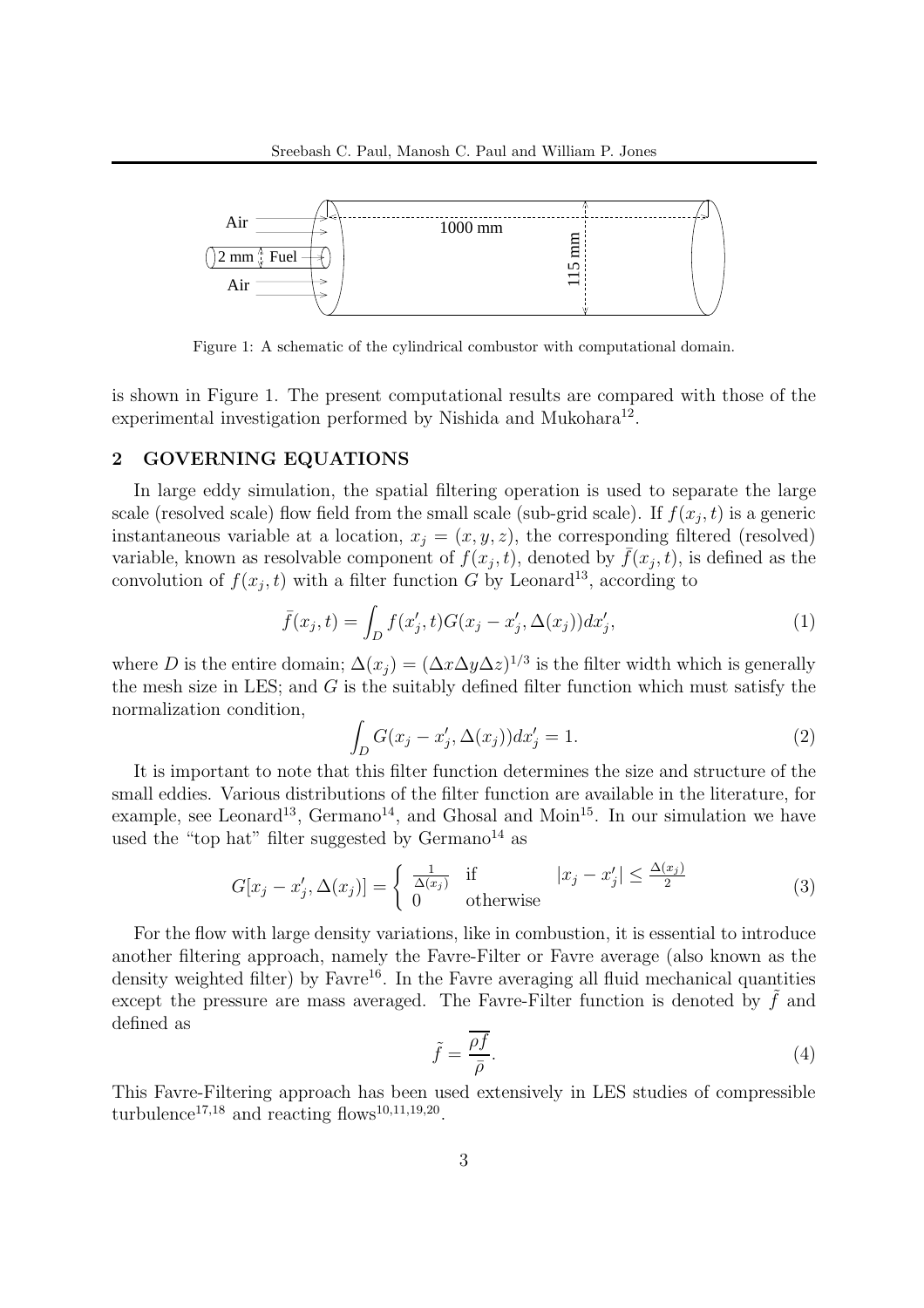Employing the Favre-Filtered function to the continuity, momentum conservation and mixture fraction equations gives:

$$
\frac{\partial \bar{\rho}}{\partial t} + \frac{\partial (\bar{\rho}\tilde{u}_j)}{\partial x_j} = 0,\tag{5}
$$

$$
\frac{\partial(\bar{\rho}\tilde{u}_i)}{\partial t} + \frac{\partial(\bar{\rho}\tilde{u}_i\tilde{u}_j)}{\partial x_j} = -\frac{\partial\bar{p}}{\partial x_i} + \frac{\partial}{\partial x_j} \left[2\mu\bar{S}_{ij} - \frac{2}{3}\mu\bar{S}_{kk}\delta_{ij}\right],\tag{6}
$$

$$
\frac{\partial \bar{\rho}\tilde{\xi}}{\partial t} + \frac{\partial \bar{\rho}\widetilde{u_j}\widetilde{\xi}}{\partial x_j} = \frac{\partial}{\partial x_j} \left( \Gamma \frac{\partial \tilde{\xi}}{\partial x_j} \right),\tag{7}
$$

where t is time;  $x_i$  is any of the three coordinate directions;  $u_i$  is any of the three velocity components;  $p$  is the pressure;  $\rho$  is the density, which, in reacting flows, varies due to the heat release from the chemical reaction and on the chemical composition of the fluid.  $\mu$ is the molecular viscosity,  $S_{ij} = \frac{1}{2} \left( \frac{\partial u_i}{\partial x_j} \right)$  $+\frac{\partial u_j}{\partial x_j}$  $\frac{\partial u_j}{\partial x_i}$  is the strain rate,  $\delta_{ij}$  is the kronecker delta, ξ is the conserved scalar or mixture fraction and  $\Gamma = \frac{\mu}{Pr} = \frac{\mu}{Sc}$  is the diffusion coefficient.

### **3 SUBGRID-SCALE MODELLING**

An application of the density weighted filter to the nonlinear convective terms in the system of governing equations introduces the unknown terms  $\bar{\rho} \widetilde{u_i u_j}$  and  $\bar{\rho} \widetilde{u_j \xi}$  in equations (6,7), leaving the equations (6,7) unclosed. These unknown terms are defined by Germano  $^{21}$  as

$$
\overline{\rho}\widetilde{u_i u_j} = \overline{\rho}\widetilde{u}_i \widetilde{u}_j + \tau_{ij}
$$
\n(8)

and

$$
\widetilde{\rho u_j \xi} = \widetilde{u}_j \widetilde{\xi} + J_j^{sgs} \tag{9}
$$

where  $\tau_{ij}$  and  $J_j^{sgs}$  are unknown and referred to as subgrid scale stresses and subgrid scale scaler fluxes respectively. These unknowns must be modelled.

The most famous and still widely used model for the subgrid scale stress is that of the Smagorinsky model<sup>2</sup>. The model is based on eddy viscosity assumption and of the form of

$$
\tau_{ij} - \frac{1}{3} \delta_{ij} \tau_{kk} = -2\nu_{sgs} \bar{S}_{ij},\tag{10}
$$

where the subgrid kinetic eddy viscosity,  $\nu_{sgs}$ , related to the subgrid eddy viscosity,  $\mu_{sgs}$ , as  $\nu_{sgs} = \frac{\mu_{sgs}}{\rho}$ , obtained by assuming that the turbulent dissipation is in equilibrium with the turbulent energy production. This yields an expression of

$$
\nu_{sgs} = \bar{\rho}(C_s \Delta)^2 |\bar{S}|,\tag{11}
$$

where  $C_S$  is the Smagorinsky constant and  $|\bar{S}| = \sqrt{2 \bar{S}_{ij} \bar{S}_{ij}}$  is the magnitude of the large scale strain rate tensor,  $\bar{S}_{ij}$ . The value of the Smagorinsky constant,  $C_s$ , is to be assigned in the computation, which takes the typical value of around 0.1.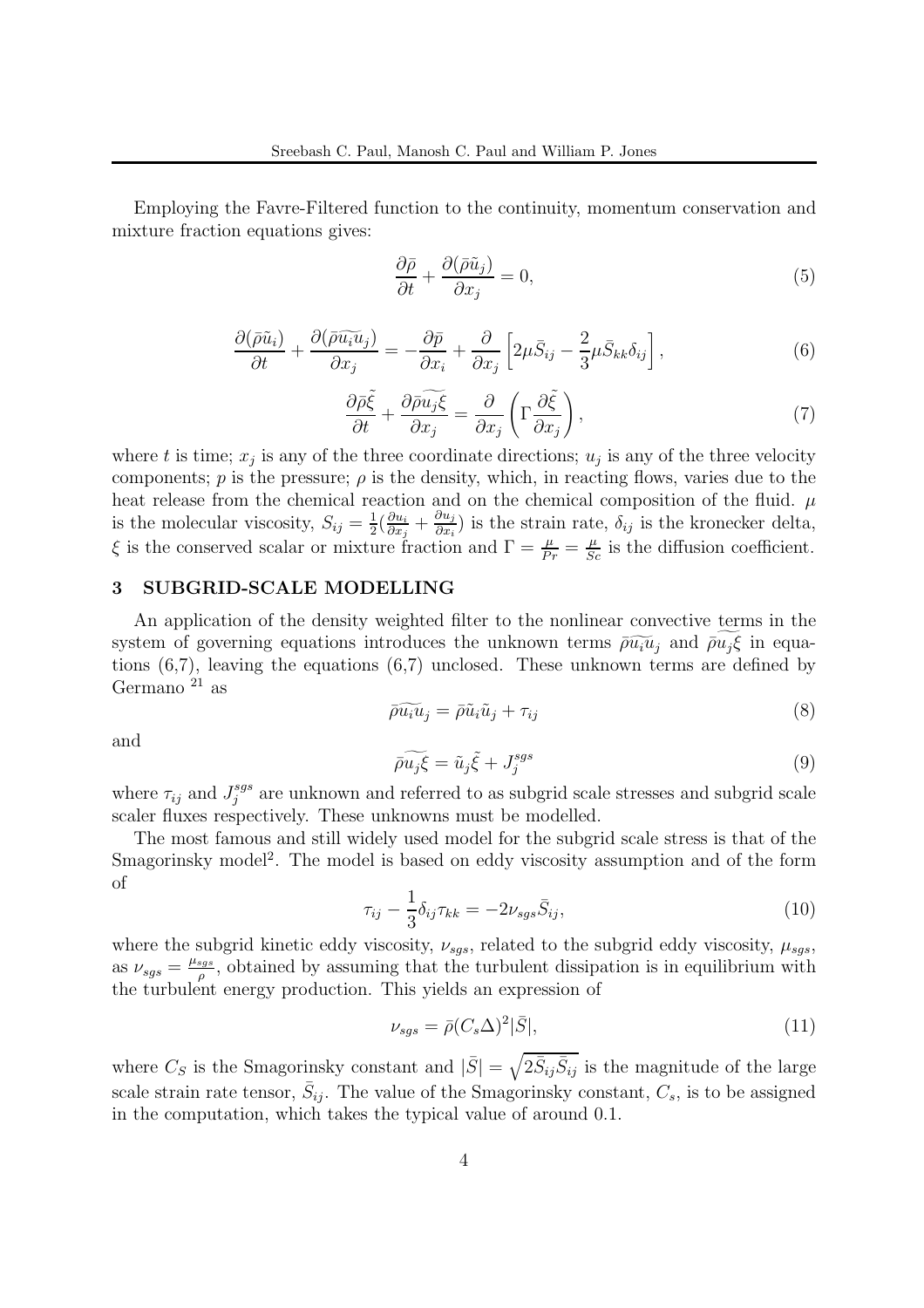Commonly used model for the subgrid scale scalar flux by Schmidt and Schumann <sup>22</sup> is of the form

$$
J_j^{sgs} = -\bar{\rho}\Gamma_{sgs}\frac{\partial \tilde{\xi}}{\partial x_j} = -\frac{\bar{\rho}\nu_{sgs}}{Pr_{sgs}}\frac{\partial \tilde{\xi}}{\partial x_j},\tag{12}
$$

where  $Pr_{sgs}$  is the subgrid scale Prandtl/Schmidt number which takes a value of 0.7 in our computation.

## **4** β **- PROBABILITY DENSITY FUNCTION (**β**-PDF) MODEL IN LES**

Once the density weighted mixture fraction,  $\tilde{\xi}$ , has been obtained from its transport equation (7), the filtered density and density weighted thermochemical variables ( $\tilde{\phi}_i$ ) are obtained respectively from

$$
\bar{\rho}(\tilde{\xi}) = \left(\int_0^1 \frac{\tilde{P}(\xi, \tilde{\xi})}{\rho(\xi)} d\xi\right)^{-1} \tag{13}
$$

and

$$
\tilde{\phi}(\tilde{\xi}) = \int_0^1 \phi(\xi) \tilde{P}(\xi, \tilde{\xi}) d\xi,\tag{14}
$$

where  $\tilde{P}(\xi, \tilde{\xi})$  is the density weighted i.e. Favre-filtered  $\beta$  - PDF, which satisfies the normalization condition,

$$
\int_0^1 \tilde{P}(\xi, \tilde{\xi}) d\xi = 1,\tag{15}
$$

and is defined by

$$
\tilde{P}(\xi, \tilde{\xi}) = \frac{\xi^{r-1} (1 - \xi)^{s-1}}{\beta(r, s)},
$$
\n(16)

where

$$
r = \tilde{\xi} \left( \frac{\tilde{\xi}(1 - \tilde{\xi})}{\tilde{\xi}_{sgs}^{'2}} - 1 \right) , \quad s = \frac{1 - \tilde{\xi}}{\tilde{\xi}} r
$$
 (17)

and

$$
\beta(r,s) = \int_0^1 \xi^{r-1} (1-\xi)^{s-1} d\xi \tag{18}
$$

is the beta function.

For the subgrid scalar variance of the mixture fraction,  $\widetilde{\xi_{sgs}}^2$ , we have employed the widely used gradient model proposed by Pierce and Moin<sup>23</sup> as

$$
\widetilde{\xi_{sgs}^{'2}} = C_{\xi} \Delta^2 \left| \frac{\partial \tilde{\xi}}{\partial x_j} \frac{\partial \tilde{\xi}}{\partial x_j} \right|,\tag{19}
$$

where  $C_{\xi}$  is the model parameter assigned the value of 0.1 as Branley and Jones<sup>10</sup>.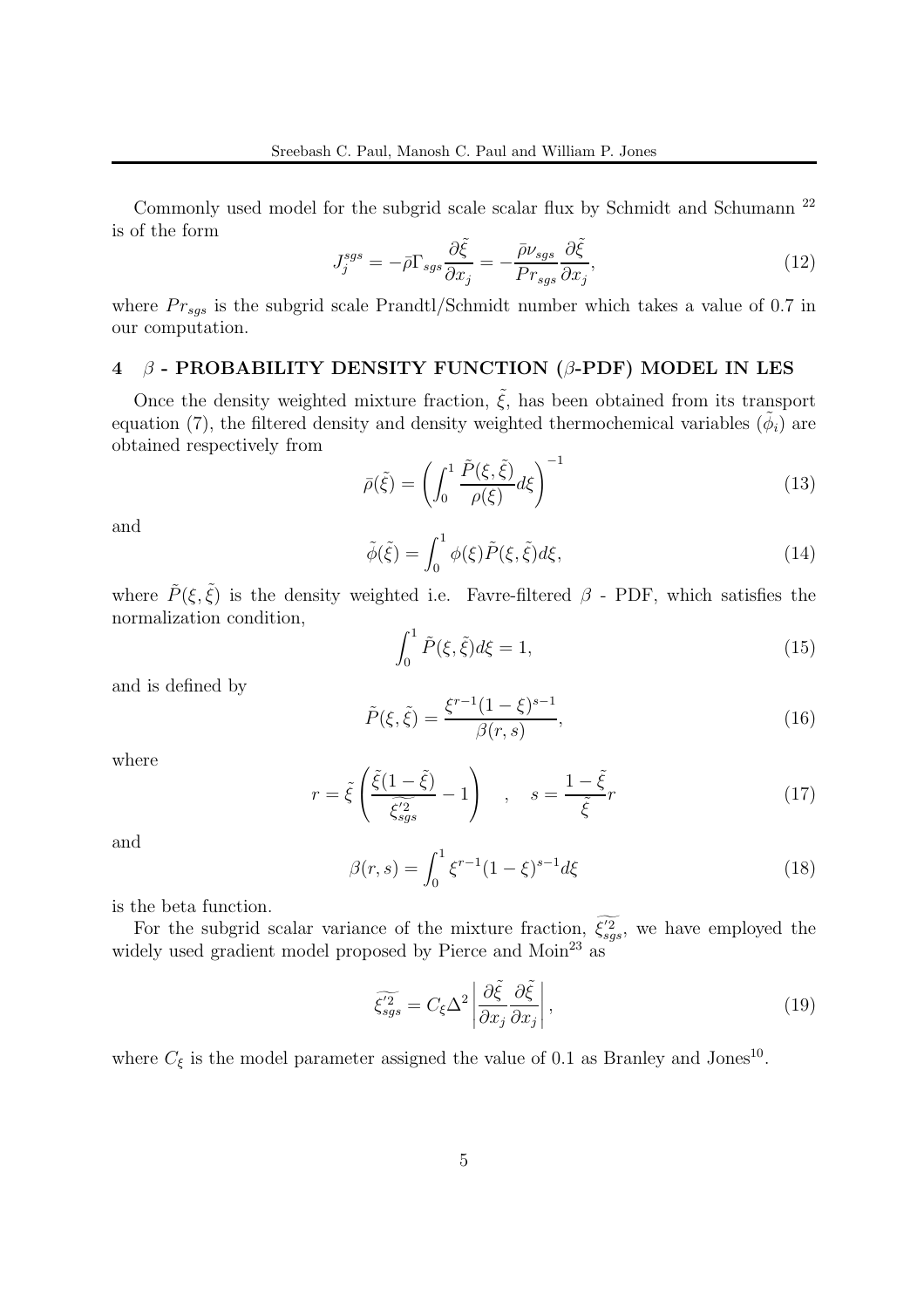#### **5 INTEGRATING THE SUBGRID** β**-PDF**

The relationship between the thermochemical variables and the mixture fraction are expressed as a polynomial of degree  $n$  in the conserved scalar as

$$
\phi(\xi) = \sum_{m=0}^{n} a_m \xi^m.
$$
\n(20)

Substituting the polynomial relation (20) and the  $\beta - pdf$  (16) into equation (14), the Favre-Filtered scalar quantities can now be rewritten as

$$
\tilde{\phi}(\tilde{\xi}) = \int_0^1 \sum_{m=0}^n a_m \xi^m \frac{\xi^{r-1} - (1 - \xi)^{s-1}}{\beta(r, s)} d\xi.
$$
\n(21)

Making use of the beta function given in (18) and the Gamma(Γ) function defined as

$$
\Gamma(r) = \int_0^\infty e^{-x} x^{r-1} dx,\tag{22}
$$

with the relationships between  $\beta$  and  $\Gamma$  functions as,

$$
\beta(r,s) = \frac{\Gamma(r)\Gamma(s)}{\Gamma(r+s)},\tag{23}
$$

the filtered scalar quantities are finally computed through the following series,

$$
\tilde{\phi}(\tilde{\xi}) = \sum_{m=0}^{n} \frac{a_m(r+m-1)!(r+s-1)!}{(r+s+m-1)!(r-1)!},
$$
\n(24)

where the coefficients  $a_0, a_1, \ldots, a_n$  are obtained from the polynomial fitting on the flamelet data against the mixture fraction shown in Figure 2.

#### **6 NUMERICAL PROCEDURE**

A curvilinear body fitted coordinate system is employed for the present simulation consisting of a total of 1, 383, 840 cells with grid nodes of  $93 \times 93 \times 160$  in the  $x, y, z$ directions respectively. A schematic of the computational geometry with domain has been shown in Figure 1. A non-uniform mesh is generated inside the combustion chamber. At the centre of the combustor inlet, where the fuel is injected through the circular nozzle with relatively higher speed than air through the cylinder, it was required to use a very fine mesh in the fuel injection area so that the steep gradients appear in this area are better resolved. The meshlines are contracted at the centre and near the inlet of the combustor, and they are expanded smoothly in all three directions outwards from the centreline and inlet.

The numerical solution procedure employed here is based on the finite volume approach where the Favre-filtered Navier-Stokes and the mixture fraction transport equations are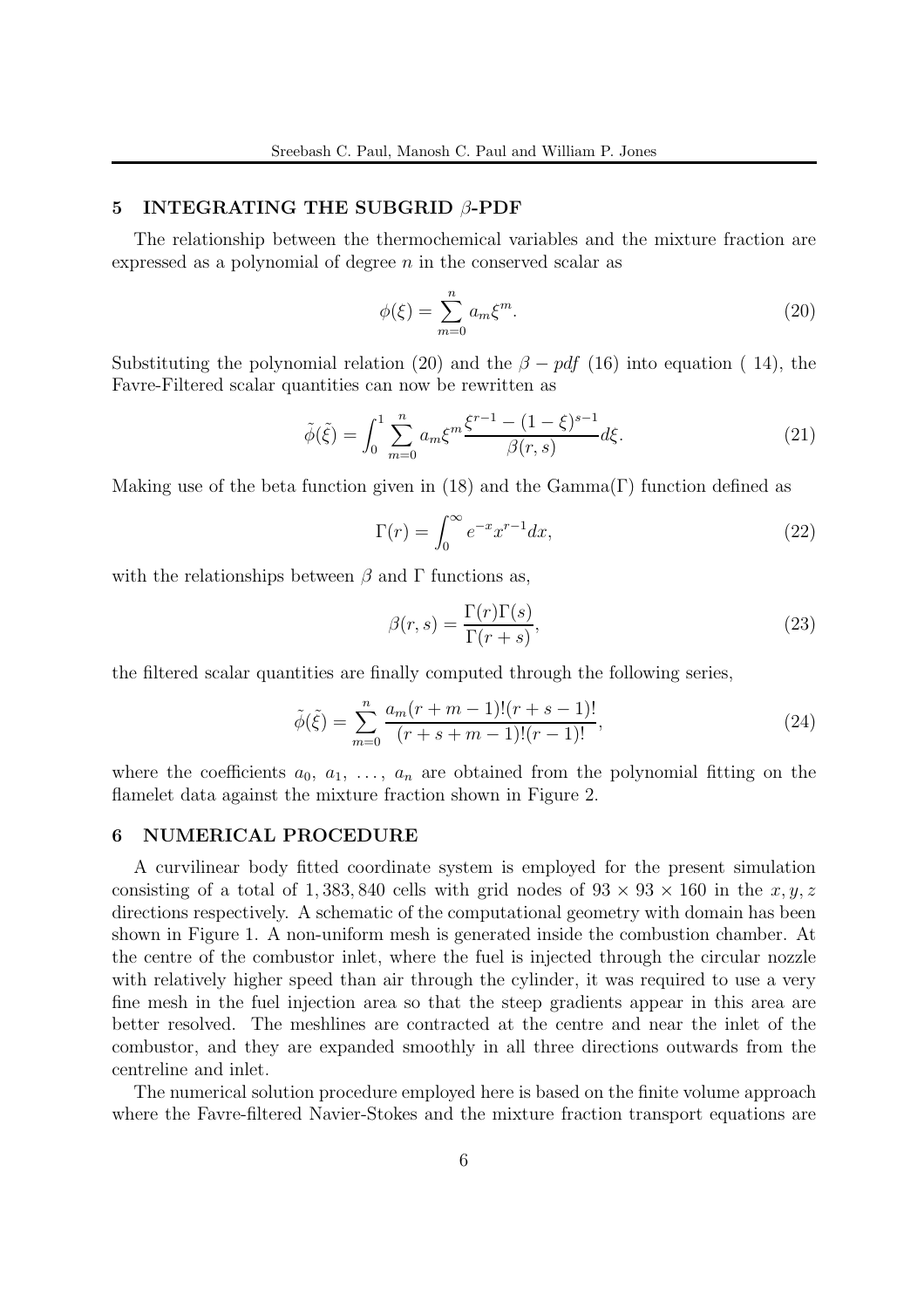integrated over the mesh control volume. The in-house developed LES-BOFFIN (Boundary Fitted Flow Integrator) code has been used to solve the governing equations, which is based on a fully implicit low-Mach number formulation and is second order accurate in both space and time. The BOFFIN code has extenssively been applied previously by many authors in the LES of reacting and non-reacting turbulent flows, for examples, see LES of a gas turbine combustor<sup>11</sup>, of a turbulent non-premixed flame<sup>10</sup>, and of turbulent flow past a swept fence<sup>24</sup>. For a full details of the numerical method used in the BOFFIN, the readers are referred to those published papers.

The spatial derivatives in equations (1,2) are discretised using the standard second order accurate central difference scheme, except for the convective terms in the momentum equations (2) for which an energy conserving discretisation scheme is used. The central differencing scheme for discretising the convection terms in the mixture fraction equation (3) may result in overshoots and undershoots in the mixture fraction when the cell peclet numbers are greater than 2. However, the mixture fraction must remain bounded between its maximum and minimum values, to avoid any unphysical results of the density, temperature and species concentrations occur in the computation. In order to avoide this, a Total Variation Diminishing (TVD) scheme of Sweby<sup>25</sup> has been used to discretise the convection terms in the mixture fraction transport equation, and no unphysical values of the mixture fraction are computed in the simulation. Time derivatives are approximated by a three point backward difference scheme with variable time step.

To determine the pressure, we have used a two step second-order time-accurate approximate factorisation method to ensure mass conservation. Pressure and velocity terms are linked according to a SIMPLE type algorithm where a colocated arrangement is used to store results at the cell centres. Rhie and Chow<sup>26</sup> pressure smoothing technique is also used to prevent even-odd node uncoupling of the pressure and velocity fields. The system of algebraic equations resulting from the discretisation has been solved by using Matrix pre-conditioned conjugate gradient methods,  $Bi-CGSTAB^{27}$  for the velocity and scalar equations and ICCG  $(1,1,1)^{28,29}$  for the pressure.

In the simulation the instantaneous inflow boundary conditions for the velocity component along the horizontal direction is used to be an average value of  $30ms<sup>-1</sup>$  at the fuel nozzle and  $0.96ms^{-1}$  for the air flow, but for the velocities at the radial directions are kept at zero. The mixture fraction at the inlet is defined as

$$
\xi = \begin{cases} 1 & \text{in the fuel stream} \\ 0 & \text{in the air stream.} \end{cases}
$$
 (25)

At the outlet boundary, a zero-gradient boundary condition (also referred to *reflective*) has been used, this condition was sufficient to minimise the effects of the outlet boundary on the solutions. A thin viscous sub-layer grows on the wall of the combustor, a fine mesh is also required in the simulation to resolve that layer, which turns to be a very expensive computation. To overcome this difficulty, an instantaneous log-law wall condition is employed for the surfaces of the combustor.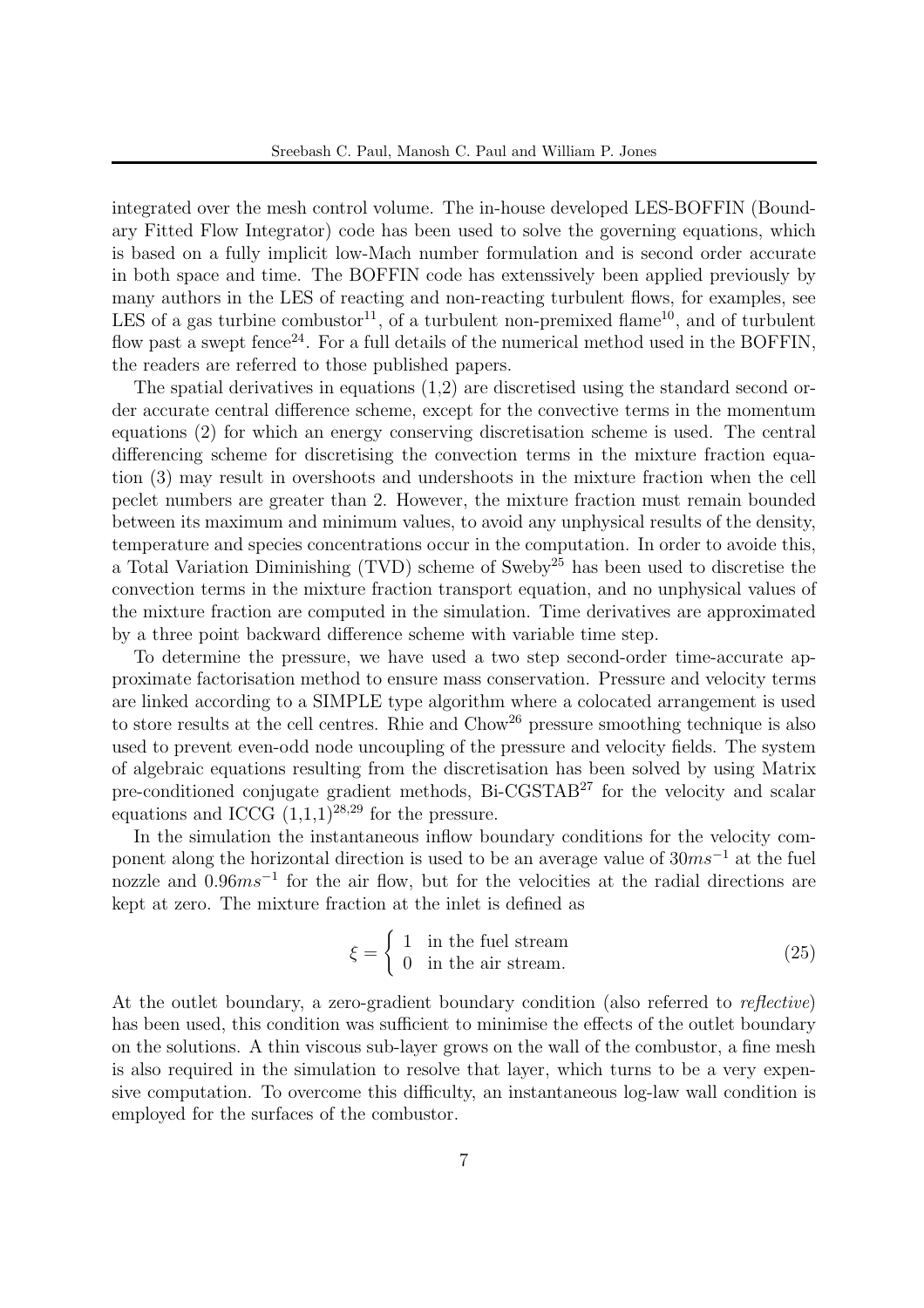

Figure 2: Laminer flamelet calculation (strain rate = 15s*−*<sup>1</sup>): Dependence of (i) temperature, (ii) density and (iii)-(iv) species mole fraction  $(\phi_i)$  on the mixture fraction,  $\xi$ .

#### **7 RESULTS AND DISCUSSIONS**

In this section we now present some of the computational results obtained after 100, 000 time iterations, which is at the real clock time of  $t = 0.2737 \text{sec}$ . As mentioned in the previous section that a variable time step is used in the computations to ensure that the maximum Courant number  $(\tilde{u}_j \frac{dt}{dx})$  $\frac{dx_j}{=}$ ) lies between 0.1 and 0.2, this was essential to prevent the simulation not becoming unstable as the radial velocities of the flame increase with time<sup>30</sup>. The average time step, dt, used in the computation is at the order of  $10^{-6}$ .

Laminar flamelet calculation for the dependence of temperature, density and species mole fraction on the mixture fraction  $(\xi)$  used in the combustion model are given in Figure 2. The flamelet was generated with a strain rate of  $15s^{-1}$  and the boundary conditions were taken to adjust with the experimental preheated conditions for the air.

In the first frame of figure 2 the temperature variation against the mixture fraction is plotted and the corresponding density variation is shown in frame (ii). When  $\xi = 0$ the mixture fraction consists of air stream only, as described in the boundary condition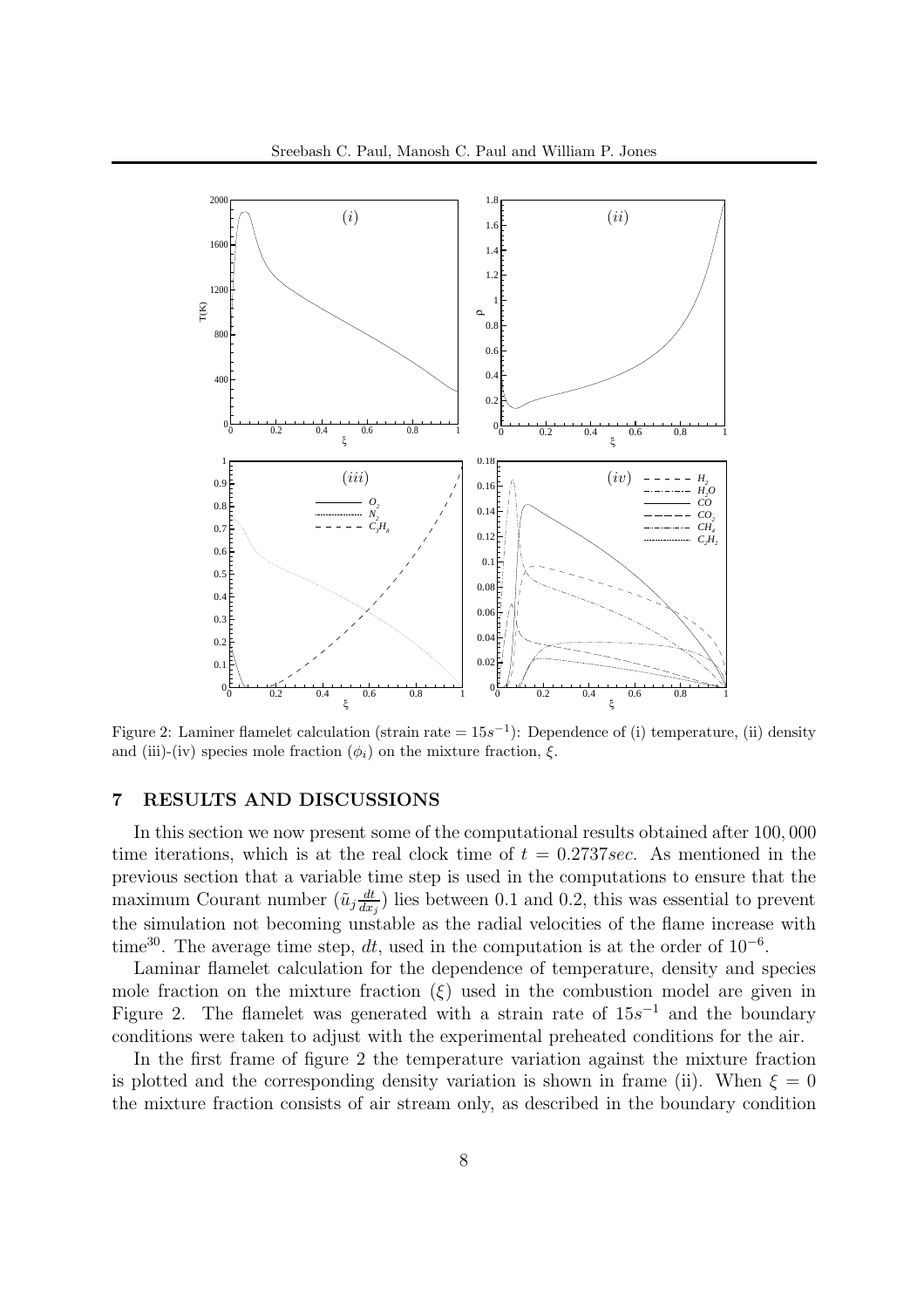

Figure 3: Mean temperature,  $\langle \tilde{T} \rangle$ , plot on the horizontal midplane of the combustor.

in the previous section, the mean temperature of  $T = 773K$  represents the preheated air temperature. While at  $\xi = 1$ , where the mixture fraction consists of fuel stream only,  $T = 298K$  represents the mean fuel (propane) temperature. At the stoichiometric level of the mixture fraction ( $\xi_{stoich}$ ), which is at about  $\xi_{stoich} = 0.06$ , the oxygen and fuel stream curves meet together and react, and a maximum temperature of  $T = 1896K$  is achieved, see frame (i). The corresponding density of the mixture at the stoichiometric level has its minimum value as expected, see frame (ii). It is worth to mention here that for an equilibrium combustion model one could achieve a linear relationship for the oxygen, fuel and reactant products against the mixture fraction, which is unlikely to the flamelet approach to a non-premixed combustion model where the linear relations no longer hold, as shown in all frames of figure 2.

In frame (iv) the mole fraction of the combustion products, taken into account in the flamlet calculation, is also shown. It is interesting to note that at  $\xi_{stoich}$  mole fractions of  $CO_2$  and  $H_2O$  have their maximum value but for other species the peak levels are moved into the right direction along  $\xi$  at the region of  $\xi_{stoich} < \xi < 1$  where a fuel-rich condition is prevailed. A polynomial of degree  $n = 20$ , as described in section 5, was fitted on each flamelet data set, shown in figure 2, to achieve the power coefficients,  $a_m$ , of the polynomial described in equation (24). These power coefficient data were used as an input in the computation. Once the instantaneous results of the mixture fraction and the variance of the mixture fraction were computed, using the power coefficient data, we have finally achieved the filtered quantities of the flame temperature, density, and species from the relation (24).

The mean values of the flame temperature,  $\langle \tilde{T} \rangle$ , on the horizontal midplane of the combustion chamber is shown in figure 3. The contour levels show that at the centre of the combustor the flame temperature increases along the axial direction, and before it reaches to the half way through the flame temperature drops gradually and eventually attains the same as the air temperature at the downstream. The former issue can clearly be seen in figure 4 when the radial distance is zero i.e. at the centre of the combustor, where the predicted as well as the measured temperature increases as the axial distance increases from frames (a) to (d).

In figure 4 the computationally predicted mean,  $\langle \tilde{T} \rangle$ , and Favre-averaged,  $\tilde{T}$ , temperature results are compared against the experimental measurement done by Nishida and Mukohara<sup>12</sup>. The results in figure 4 are taken along the radial direction at four different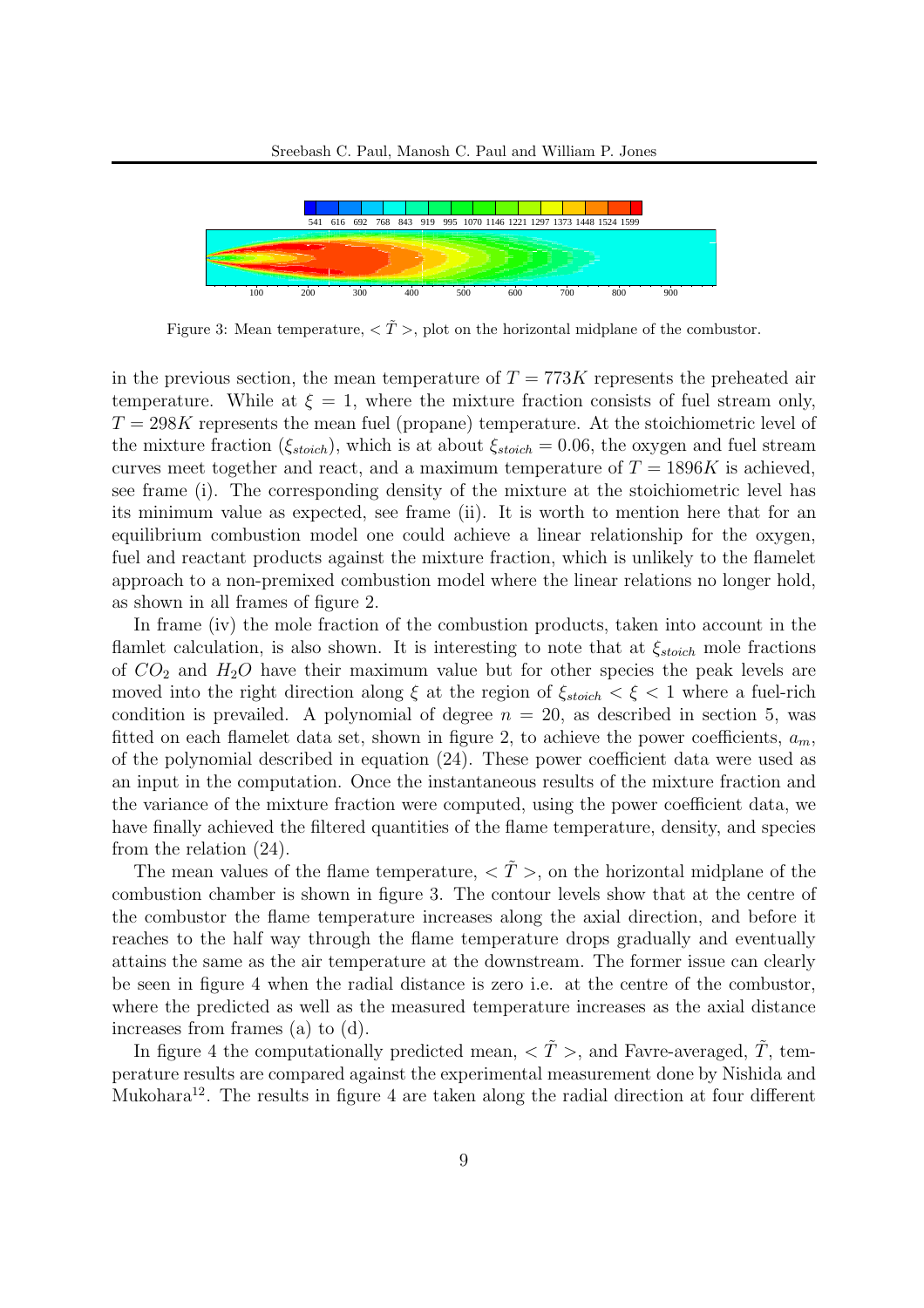

Figure 4: Comparisons of the mean temperature  $( $\tilde{T}$  > ) and Favre average temperature  $(\tilde{T})$  against$ experimental data along the radial direction at different cross-sectional positions: (a) 100mm, (b) 200mm, (c) 300mm and (d) 400mm axial distance from the inlet.

cross-sectional positions, (a) 100mm, (b) 200mm, (c) 300mm and (d) 400mm. Near the inlet the peak flame temperature is recorded at the radial distance of about  $10mm$  (see frame (a)), where a good agreement against the experiment has achieved. As we move along the axial direction, the following frames  $(b)-(d)$  show how the flame spreads along the radial direction of the combustor, which is also quite clear from the contour plot of  $\langle \tilde{T} \rangle$  shown in figure 3. The experimental investigation also shows the same trend here. The important significance of these phenomenon will be looked at figure 5 where the corresponding mixture fractions are presented.

In figure 5 radial profiles of the mean and instantaneous results of the mixture fraction are plotted along the radial direction. The computational data are taken at the same axial directions as we did for the flame temperatures, shown in the previous figure. The black circle in each frame indicates where the stoichiometric level of the mixture fraction, already described in the flamelet profiles shown in figure 2, occurs in the computation. At frame (a) the stoichiometric mixture fraction is recorded at about the radial distance of 10mm, which again corresponds the maximum flame temperature we achieved at the same location, shown in frame (a) of figure 4. At frames  $(b)-(d)$  we can also see that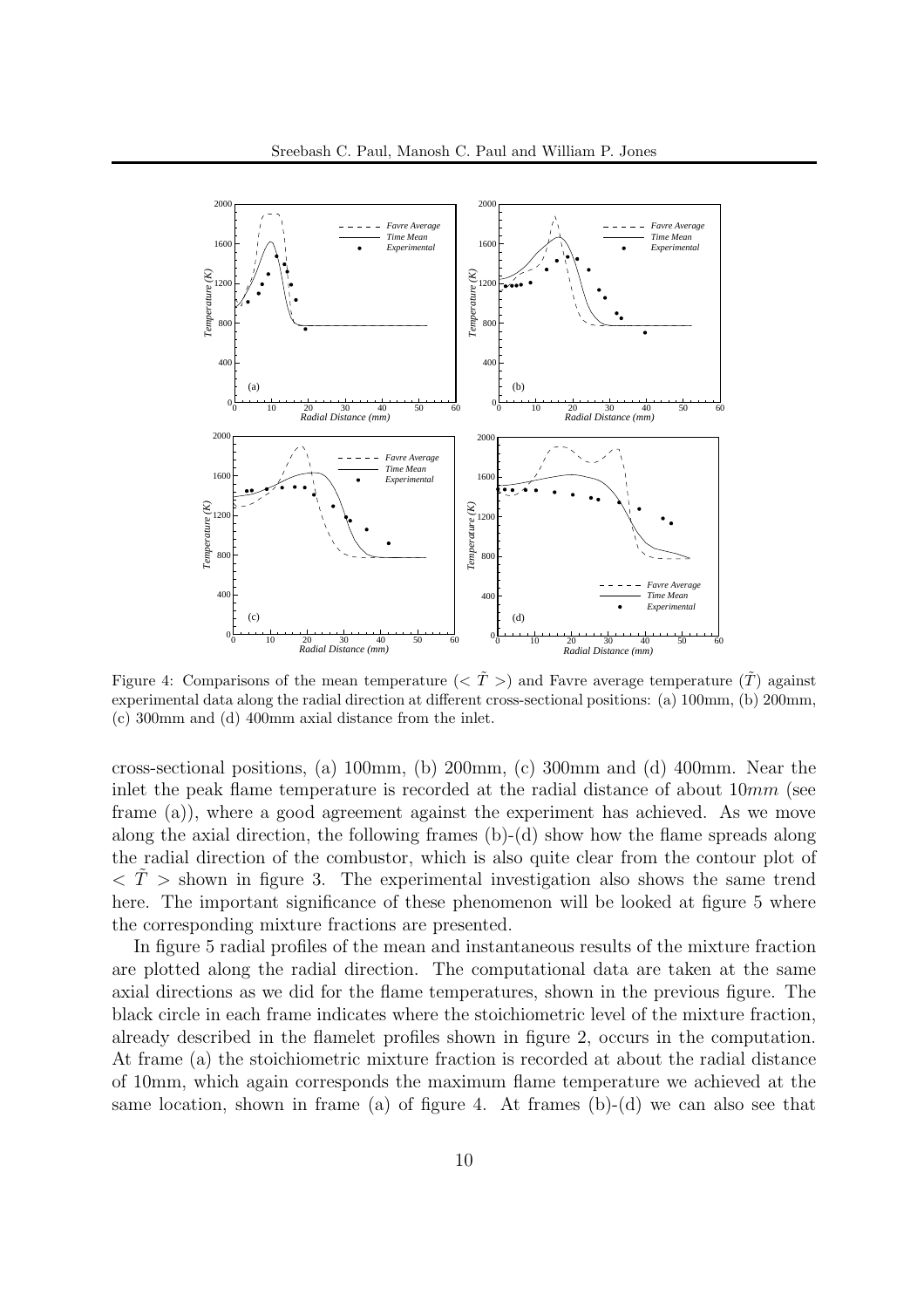

Figure 5: Radial profiles of the mixture fraction at various axial distances from the inlet; (a) 100mm, (b) 200mm, (c) 300mm and (d) 400mm.

the stoichiometric value of the mixture fraction moves along the radial direction from the centre line, which again coincides with the early predictions of the temperature we have in frames (b)-(d) of figure 4.

Comparing the results of the mixture fraction among all frames in figure 5, it can be seen that it is highest near the inlet, see frame (a); but it decays along the axial direction, see frames (b)-(d). This is very significant given that the boundary condition of the mixture fraction used in the simulation was maximum for the fuel stream at the combustor inlet. The injected fuel through the centre of the combustor inlet reacted with the supplied air and produced the combustion products (shown in figure 6), therefore, the mixture fraction expected to decay along the axial direction as well as the radial direction where the air stream dominates.

In figure 6 comparisons with experiment of the predicted radial profile of mean mole fraction,  $Y_i$ , along with the Favre-averaged mole fraction of some selected combustion species are given. These results are taken at 100mm axial distance from the inlet and plotted along the radial direction, which correspond to the temperature and mixture fraction results shown in frame (a) of figures 4-5. In the first three frames of figure 6, it can be seen that the mole fraction of the three reactants,  $Y_{N_2}$ ,  $Y_{O_2}$  and  $Y_{C_3H_8}$  are well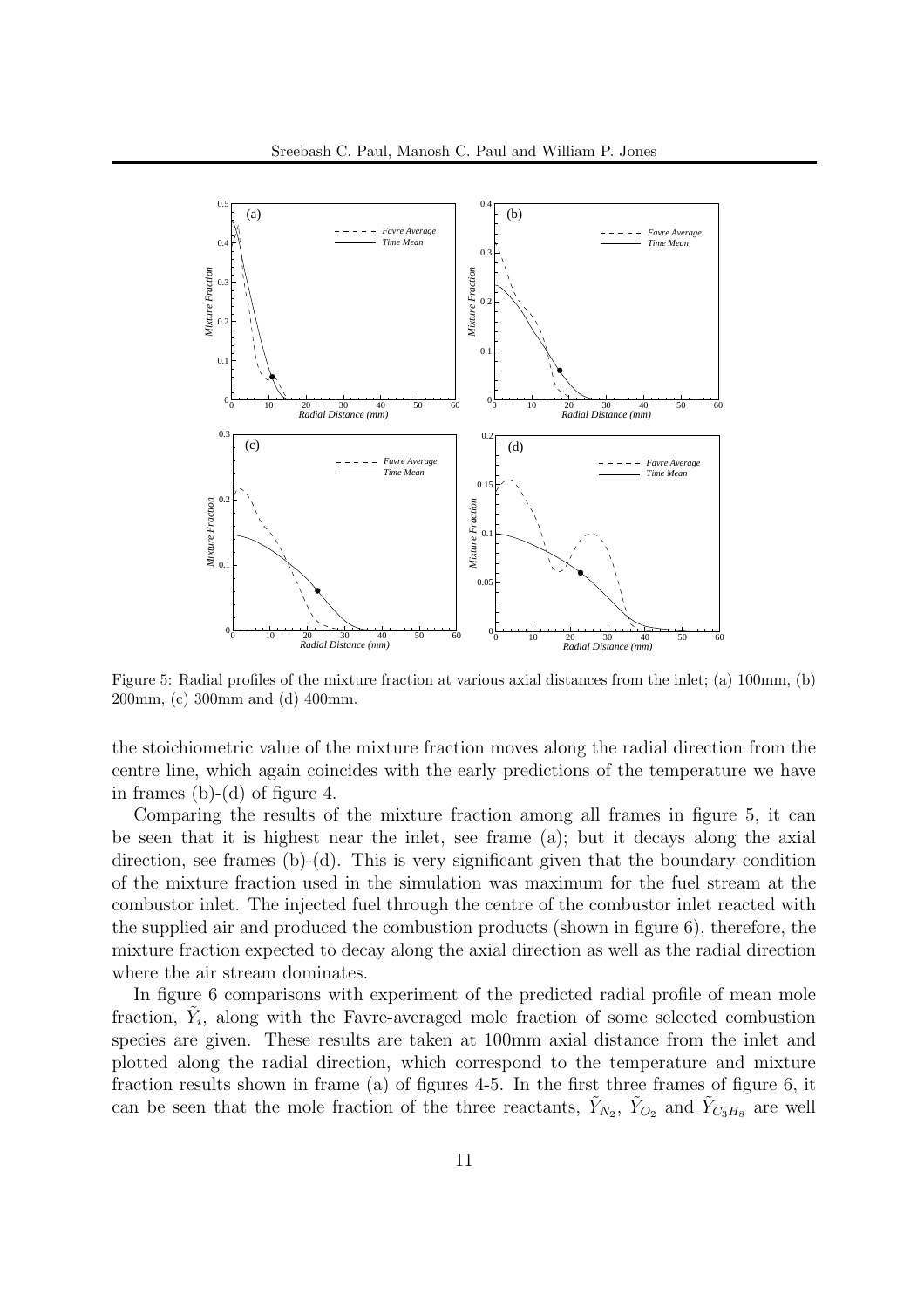

Figure 6: Radial mole fraction at 100mm axial distance from inlet position: (a)  $\tilde{Y}_{N_2}$ , (b)  $\tilde{Y}_{O_2}$ , (c)  $\tilde{Y}_{C_3H_8}$ , (d)  $\tilde{Y}_{CO_2}$ , (e)  $\tilde{Y}_{CH_4}$  and (f)  $\tilde{Y}_{C_2H_2}$ ; Solid lines, Time mean; dashed line, Favre averaged; dot, experiment.

predicted against the experiment, whereas the combustion products  $Y_{CO_2}$  (see frame (d)) and  $\tilde{Y}_{C_2H_2}$  (see frame (f)) slightly over-predicted but  $\tilde{Y}_{CH_4}$  (see frame (e)) is well-predicted. In the combustion process some unburned hydrocarbons, such as  $CH_4$  and  $C_2H_2$  formed due to the fact that the burning occurs in a fuel-rich nonpremixed combustion mode with the overall equivalence ratio of 1.67.

In figure 7 we have plotted the instantaneous results of the streamlines at different cross sections along the axial direction of the combustor, in order to show the turbulent flow field and structure inside the combustor chamber. Looking at each frame in this figure, we can conclude immediately how intensive and chaotic of the flow is inside the combustor. Near the inlet a vortex core initially develops at the centre of the combustor as shown in frame (a) for 100mm. But, as we move along the axial direction the frames  $(b)-(f)$  show how quickly the central vortex spreads towards the boundary of the cylinder. Multiple vortices with a different strength also generate inside the combustor which then grow, spread, dominant and drive the flow.

#### **8 CONCLUSIONS**

Large Eddy Simulation technique has been applied to analyse the turbulent flow and species concentration with temperature during the non-premixed propane/air turbulent combustion process within a cylindrical combustor. The computational results have been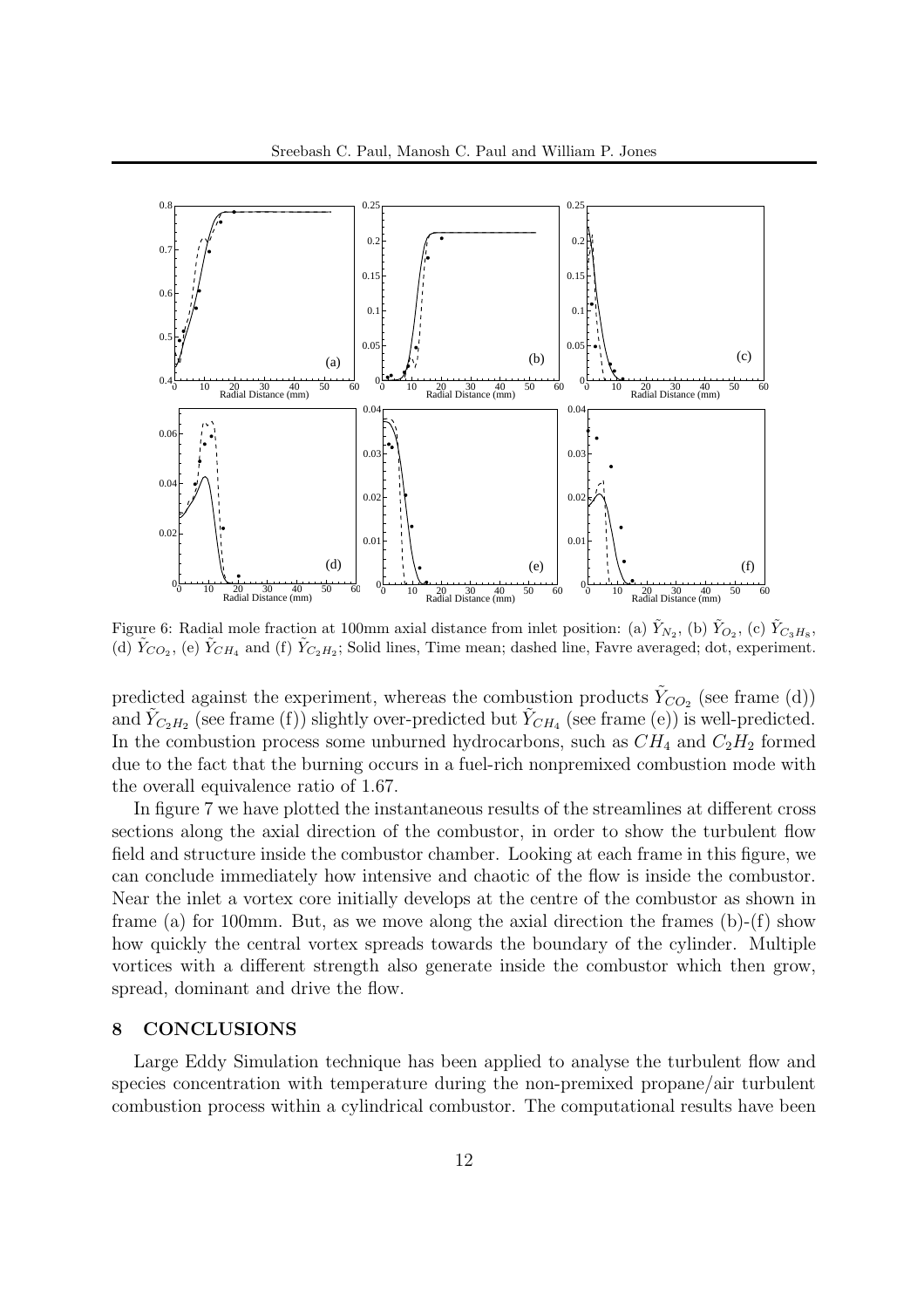

Figure 7: Instanteneous streamlines at different axial distances; (a) 100mm, (b) 200mm, (c) 300mm, (d) 400mm, (e) 500mm, and (b) 600mm

compared with the experimental data obtained by Nishida and Mukohara<sup>12</sup> in the turbulent propane and preheated air combustion, where a good agreement is achieved.

In the present model the combustion occurs in a fuel-rich condition where the overall equivalence ratio of 1.67 is used, which produces some forms of unburned hydrocarbons in the combustion products. One of them is acetylene,  $C_2H_2$ , which contributes to the formation and growth of soots (solid carbon particles, solid emissions) in the combustion process. In order to predict the soot formation and growth in the same flame, this work has been extended including two conservative equations, one for the soot mass fraction and another for the soot particle density.

#### **REFERENCES**

- [1] O. Reynolds. On the dynamical theory of incompressible viscous fluids and the determination of the criterion. *Phil. Trans.* **186 (Series A)**, 123–164, (1895).
- [2] J. Smagorinsky. General circulation experiments with the primitive equations I. The basic experiment. *Monthly Weather Review*, **91 (3)**, 99–164, (1963).
- [3] D. K. Lilly. The representation of small scale turbulence in numerical simulation experiments. *Proc. IBM Scientific Computing Symposium on Environmental Science*, White Blains, N. Y., 195–210, (1967).
- [4] J. W. Deardorff. A numerical study of three dimensional turbulent channel flow at large Reynolds numbers. *Journal of Fluid Mechanics*, **41 (2)**, 453–480, (1970).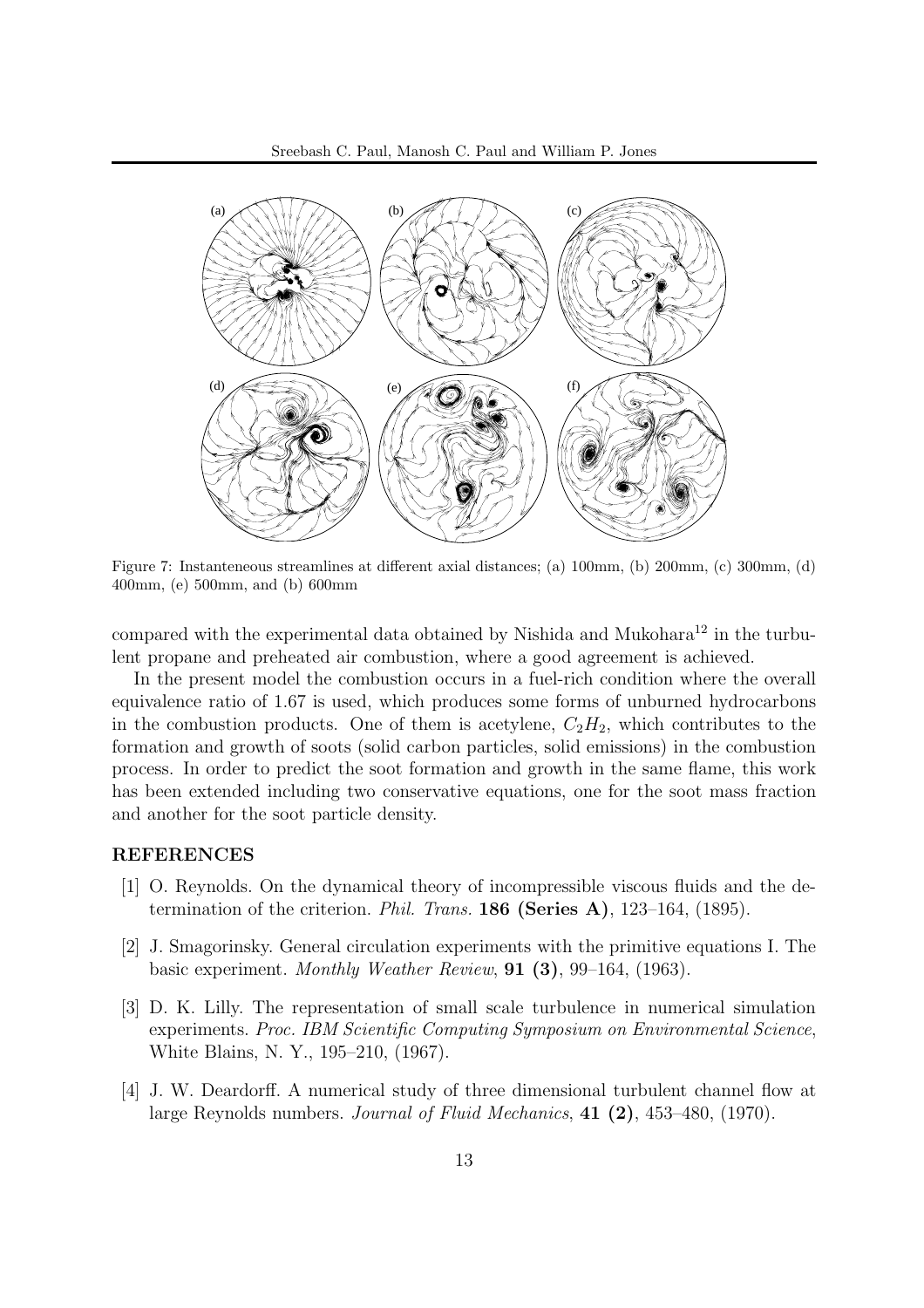- [5] K. Akselvoll and P. Moin. Large-eddy simulation of turbulent confined coannular jets. *Journal of Fluid Mechanics*, **315**, 387–411, (1996).
- [6] W. P. Jones and M. Wille. Large-eddy simulation of a plane jet in a cross-flow. *Int. J. Heat and Fluid Flow*, **17**, 296–306, (1996).
- [7] L. L. Yuan, R. L. Street and J. H. Ferziger. Large-eddy simulation of a round jet in a cross-flow. *Journal of Fluid Mechanics*, **379**, 71–104, (1999).
- [8] F. Gao and E. E. O'Brien. A large-eddy simulation scheme for turbulent reacting flows. *Phys. Fluids A*, **5 (6)**, 1282–1284, (1993).
- [9] P. E. DesJardin and H. Frankel. Large sddy simulation of a nonpremixed reacting jet: Application and assessment of subgrid-scale combustion models. *Physics of Fluids*, **10 (9)**, 2298–2314, (1998).
- [10] N. Branley and W. P. Jones. Large Eddy Simulation of a Turbulent Non-premixed Flame. *Combustion and Flame*, **127**, 1914–1934, (2001).
- [11] F. di Mare, W. P. Jones, and K. R. Menzies. Large eddy simulation of a model gas turbine combustor. *Combustion and Flame*, **137**, 278–294, (2004).
- [12] O. Nishida and S. Mukohara. Characteristics of soot formation and decomposition in turbulent diffusion flames. *Combustion and Flame*, **47**, 269–279, (1982).
- [13] A. Leonard. Energy cascade in large eddy simulations of turbulent flows. *Advances in Geophysics*, **18 (A)**, 237–248, (1974).
- [14] M. Germano. Turbulence, the filtering approach. *Journal of Fluid Mechanics*, **238**, 325–336, (1992).
- [15] S. Ghosal and P. Moin. The Basic Equation for the Large Eddy Simulation of turbulent flows in Complex Geometry. *Journal of Computational Physics*, **118**, 24–37, (1995).
- [16] A. Favre. Statistical equations of turbulent cases in problems of hydrodynamics and continuum mechanics. *Tech. rep., Society of Industrial and Applied Mathematics, Philadelphia*, (1969).
- [17] P. Moin, K. Squires, W. Cabot, and S. Lee. A dynamic subgrid-scale model for compressible turbulence and scalar transport. *Physics of Fluids A*, **3 (11)**, 2746– 2757, (1991).
- [18] G. Erlebacher, M. Y. Hussaini, C. G. Speziale, and T. A. Zang. Towards the largeeddy simulation of compressible turbulent flows. *Journal of Fluid Mechanics*, **238**, 155–185, (1992).